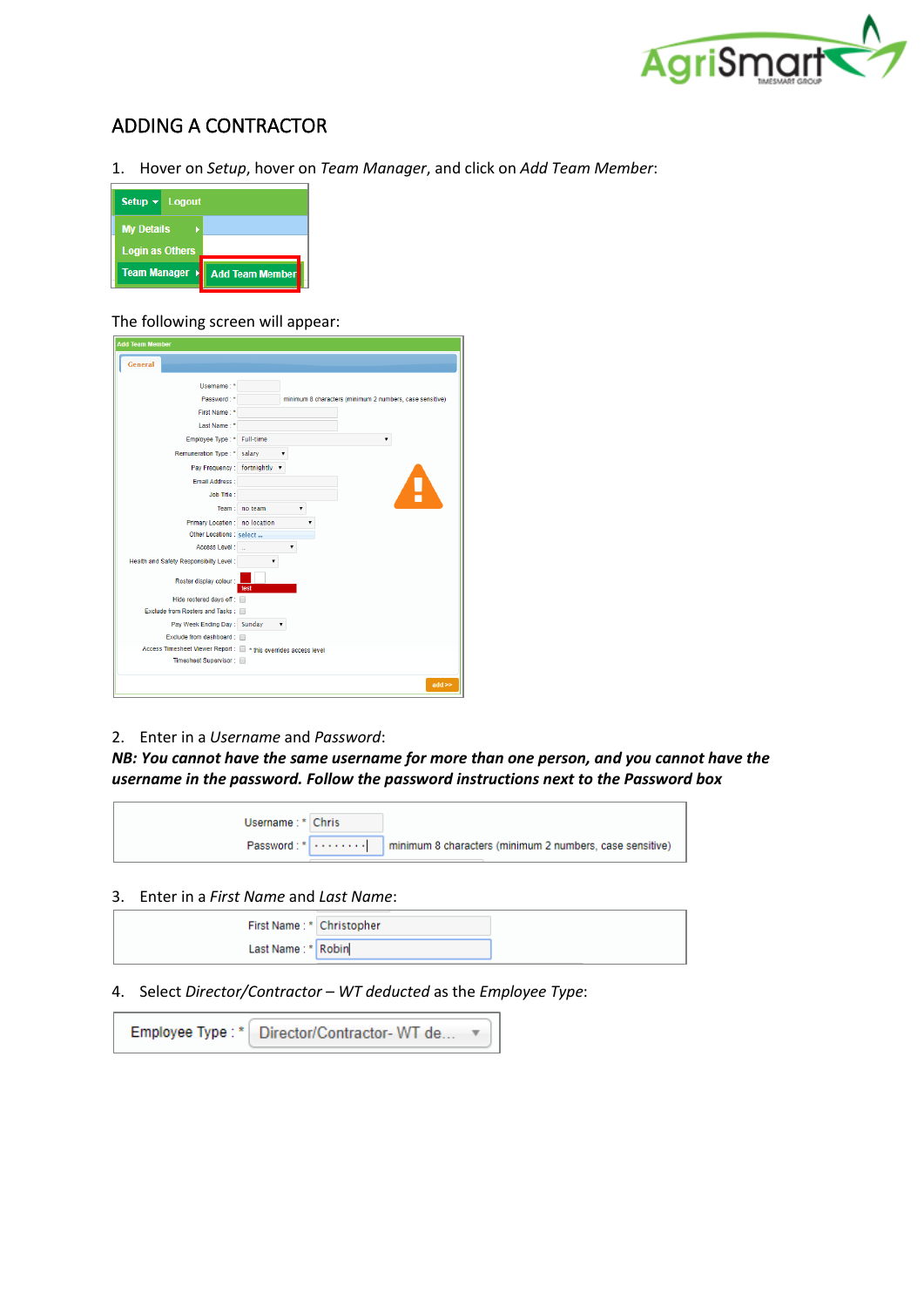#### 5. Select *Per Unit* as the *Remuneration Type*:

Remuneration Type:\* per unit

#### 6. Leave the *Unit Divisor* at *1*:

h Remuneration Type: \* per unit - unit divisor

#### 7. Change *Pay Frequency* to *Weekly* (this will allow payments to be made within any pay period):

| Pay Frequency:   weekly |  |  |
|-------------------------|--|--|
|-------------------------|--|--|

#### 8. Enter an *Email Address*:

Email Address : chris@gmail.com

#### 9. Enter *Job Title*, *Team*, and *Location(s)* (if applicable):

|                                  | Job Title : Contractor     |  |  |  |  |  |
|----------------------------------|----------------------------|--|--|--|--|--|
|                                  | Team : $-$ all $-$         |  |  |  |  |  |
| Primary Location :   no location |                            |  |  |  |  |  |
| Other Locations :                | <b>Select Some Options</b> |  |  |  |  |  |

#### 10. Select *Contractor* as the *Access Level*:

| Access Level:   Contractor |  |
|----------------------------|--|
|----------------------------|--|

## 11. If you have the Health & Safety module, select an applicable *Health & Safety Responsibility Level*:

| Health and Safety Responsibilty Level :   manager |  |
|---------------------------------------------------|--|
|                                                   |  |

## 12. Select a *Roster display colour*:

#### **NB: Skip this step if they will be excluded from the Roster**



#### 13. Tick any of the following boxes if they apply:



#### 14. Ensure the *Pay Week Ending Day* is correct:

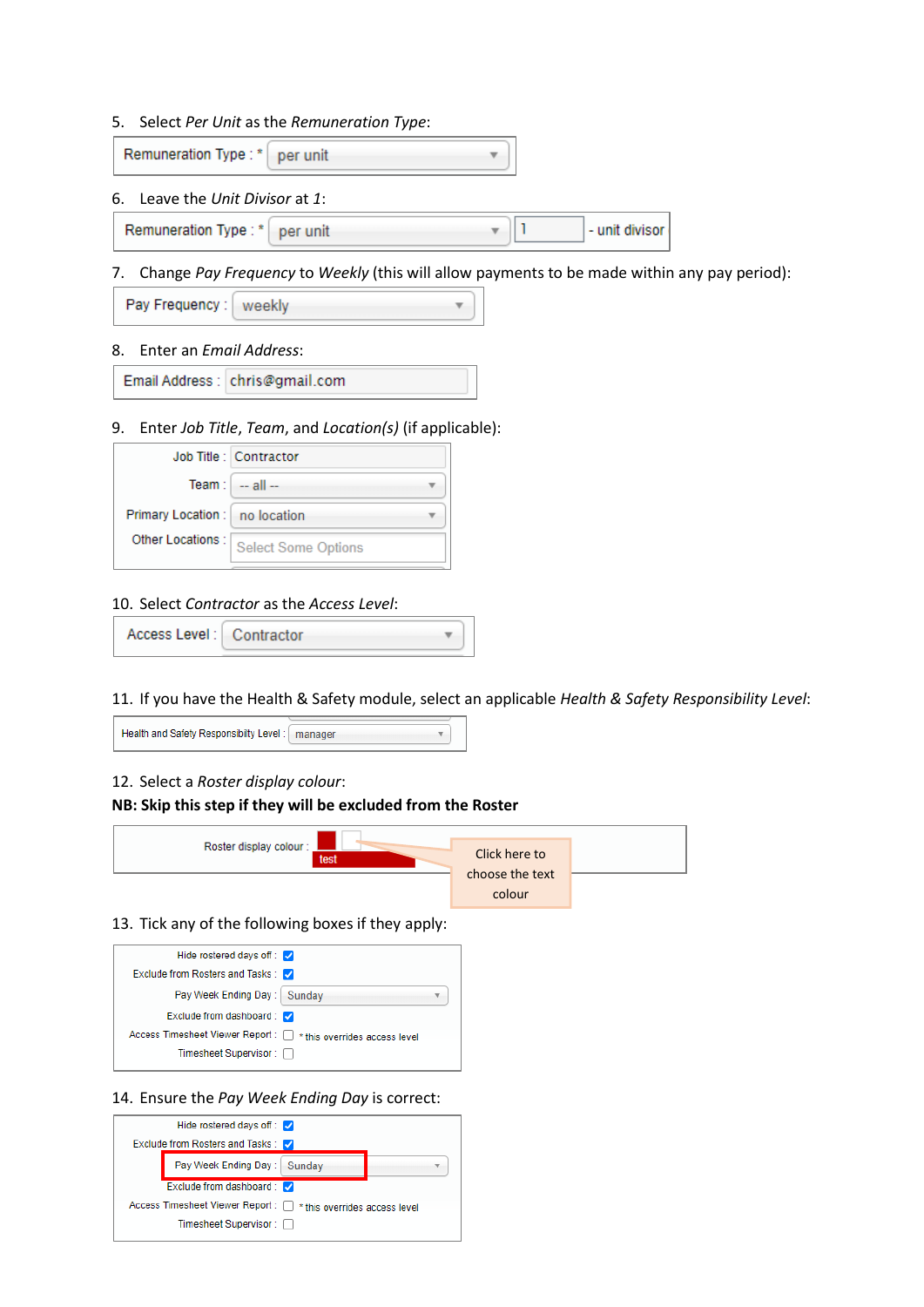## 15. Click *Add*:

| <b>Add Team Member</b>                                            |                                            |                                                          |
|-------------------------------------------------------------------|--------------------------------------------|----------------------------------------------------------|
| <b>General</b>                                                    |                                            |                                                          |
| Usemame: * Chris                                                  |                                            |                                                          |
|                                                                   |                                            |                                                          |
| Password:"                                                        |                                            | minimum 8 characters (minimum 2 numbers, case sensitive) |
| First Name: * Christopher                                         |                                            |                                                          |
| Last Name: * User                                                 |                                            |                                                          |
|                                                                   | Employee Type: * Director/Contractor-WT de |                                                          |
| Remuneration Type: * per unit                                     |                                            |                                                          |
| Pay Frequency: wookly                                             |                                            |                                                          |
|                                                                   | Email Address : chris@gmail.com            |                                                          |
|                                                                   | <b>Job Title: Contractor</b>               | !                                                        |
|                                                                   | Team: $\ldots$ all $\ldots$                |                                                          |
| Primary Location : no location                                    |                                            |                                                          |
| Other Locations :                                                 | <b>Select Some Options</b>                 |                                                          |
| Access Level:                                                     | Contractor                                 |                                                          |
| Remuneration %                                                    |                                            |                                                          |
| Daily Contracted Units: 0                                         |                                            |                                                          |
| Roster display colour :                                           | fest                                       |                                                          |
| Hide rostered days off:                                           |                                            |                                                          |
| Exclude from Rosters and Tasks : 2                                |                                            |                                                          |
| Pay Week Ending Day: Sunday                                       |                                            |                                                          |
| Exclude from dashboard: 2                                         |                                            |                                                          |
| Access Timesheet Viewer Report: [7] * this overrides access level |                                            |                                                          |
| Timesheet Supervisor:                                             |                                            |                                                          |
|                                                                   |                                            | add >>                                                   |

## The following tabs will appear:

| <b>Edit Team Member</b> |                                                                                               |             |                             |       |                      |              |                                                          | <b>Christopher Robin</b> | $\overline{\mathbf{v}}$ |
|-------------------------|-----------------------------------------------------------------------------------------------|-------------|-----------------------------|-------|----------------------|--------------|----------------------------------------------------------|--------------------------|-------------------------|
| <b>General</b>          | <b>Employment Details</b>                                                                     |             | Payroll                     | Leave | <b>Payroll Audit</b> | <b>Notes</b> | <b>Reminders</b>                                         | <b>User Files</b>        | <b>Preferences</b>      |
|                         | Username: * Chris                                                                             |             |                             |       |                      |              |                                                          |                          |                         |
|                         | Password:*                                                                                    |             |                             |       |                      |              | minimum 8 characters (minimum 2 numbers, case sensitive) |                          |                         |
|                         | First Name: * Christopher                                                                     |             |                             |       |                      |              |                                                          |                          |                         |
|                         | Last Name: * Robin                                                                            |             |                             |       |                      |              |                                                          |                          |                         |
|                         | Employee Type: *                                                                              |             | Director/Contractor-WT de v |       |                      |              |                                                          |                          |                         |
|                         | Remuneration Type : *                                                                         | per unit    |                             |       | ı                    |              | - unit divisor (paid breaks method 3 only)               |                          |                         |
|                         | Email Address : chris@gmail.com                                                               |             |                             |       |                      |              |                                                          |                          |                         |
|                         | Job Title : Contractor                                                                        |             |                             |       |                      |              |                                                          |                          |                         |
|                         | Team:                                                                                         | no team     |                             |       | $\mathbf{v}$         |              |                                                          |                          |                         |
|                         | <b>Primary Location:</b>                                                                      | no location |                             |       |                      |              |                                                          |                          |                         |
|                         | Other Locations :                                                                             |             | <b>Select Some Options</b>  |       |                      |              |                                                          |                          |                         |
|                         | Access Level:                                                                                 | Contractor  |                             |       |                      |              |                                                          |                          |                         |
|                         | Remuneration % : 0                                                                            |             |                             |       |                      |              |                                                          |                          |                         |
|                         | Daily Contracted Units: 0                                                                     |             |                             |       |                      |              |                                                          |                          |                         |
|                         | Roster display colour:                                                                        | test        |                             |       |                      |              |                                                          |                          |                         |
|                         | Hide rostered days off:                                                                       |             |                             |       |                      |              |                                                          |                          |                         |
|                         | Exclude from Rosters and Tasks : V                                                            |             |                             |       |                      |              |                                                          |                          |                         |
|                         | Pay Week Ending Day: Sunday                                                                   |             |                             |       |                      |              |                                                          |                          |                         |
|                         | Exclude from dashboard: V                                                                     |             |                             |       |                      |              |                                                          |                          |                         |
|                         | Access Timesheet Viewer Report : [ ] * this overrides access level<br>Timesheet Supervisor: n |             |                             |       |                      |              |                                                          |                          |                         |
|                         |                                                                                               |             |                             |       |                      |              |                                                          |                          |                         |
|                         |                                                                                               |             |                             |       |                      |              |                                                          |                          | save $\gg$              |

16. Click on the *Employment Details* tab:

| <b>Edit Team Member</b>                    |                                             |                      |                                                    |                      |                                                                                                                                                        |                                                 |                                                 | <b>Christopher Robin</b> |                    |  |
|--------------------------------------------|---------------------------------------------|----------------------|----------------------------------------------------|----------------------|--------------------------------------------------------------------------------------------------------------------------------------------------------|-------------------------------------------------|-------------------------------------------------|--------------------------|--------------------|--|
| <b>Employment Details</b><br>General       |                                             | Payroll              | Leave                                              | <b>Payroll Audit</b> |                                                                                                                                                        | <b>Notes</b>                                    | <b>Reminders</b>                                | <b>User Files</b>        | <b>Preferences</b> |  |
|                                            |                                             |                      |                                                    |                      |                                                                                                                                                        |                                                 |                                                 |                          |                    |  |
|                                            | <b>IRD Number:</b>                          |                      |                                                    |                      |                                                                                                                                                        |                                                 |                                                 |                          |                    |  |
|                                            | Employee Code:                              |                      |                                                    |                      |                                                                                                                                                        |                                                 |                                                 |                          |                    |  |
|                                            | Tax Code:                                   | - select tax code -- |                                                    |                      |                                                                                                                                                        |                                                 |                                                 |                          |                    |  |
|                                            | * Start Date:                               |                      |                                                    | ×                    |                                                                                                                                                        |                                                 |                                                 |                          |                    |  |
|                                            | Date Entitled To Sick Leave :               |                      |                                                    |                      |                                                                                                                                                        |                                                 | X (casual employees not entitled to sick leave) |                          |                    |  |
|                                            | <b>Termination Date:</b>                    |                      |                                                    |                      | $\mathbf x$                                                                                                                                            |                                                 |                                                 |                          |                    |  |
| Employee KiwiSaver Contribution : 0        |                                             |                      |                                                    |                      | %                                                                                                                                                      |                                                 |                                                 |                          |                    |  |
| Employer KiwiSaver Contribution : 0        |                                             |                      |                                                    |                      | %                                                                                                                                                      |                                                 |                                                 |                          |                    |  |
|                                            | Kiwisaver Status:                           | Non-Member           |                                                    |                      |                                                                                                                                                        |                                                 |                                                 |                          |                    |  |
|                                            | Kiwisaver Opted Out Date:                   |                      |                                                    |                      | ×                                                                                                                                                      |                                                 |                                                 |                          |                    |  |
|                                            |                                             | Send to IRD          |                                                    |                      |                                                                                                                                                        |                                                 |                                                 |                          |                    |  |
|                                            | Pay Frequency:                              | weekly               |                                                    | ۷                    |                                                                                                                                                        |                                                 |                                                 |                          |                    |  |
| * Number of Weeks Holiday Entitlement : 0  |                                             |                      | <b>Average Daily Pay</b><br>$\overline{\mathbf v}$ |                      | (only leave this field as zero if the employee is a Casual Empl<br>ee)<br>П<br>$\mathbf$ (click to calculate) $\mathbf \Theta$<br>(click to calculate) |                                                 |                                                 |                          |                    |  |
|                                            | <b>SHO Basis:</b>                           |                      |                                                    |                      |                                                                                                                                                        |                                                 |                                                 |                          |                    |  |
|                                            | * Rostered Days On: 2.5                     |                      |                                                    |                      |                                                                                                                                                        |                                                 |                                                 |                          |                    |  |
|                                            | * Rostered Days Off: 1                      |                      |                                                    |                      |                                                                                                                                                        |                                                 |                                                 |                          |                    |  |
|                                            | * Daily Contracted Hours : 0.00             |                      |                                                    |                      |                                                                                                                                                        |                                                 |                                                 |                          |                    |  |
|                                            | * Weekly Contracted Hours : 0               |                      |                                                    |                      |                                                                                                                                                        | (click to calculate)                            |                                                 |                          |                    |  |
|                                            | * Actual Hourly Rate Paid:                  |                      |                                                    |                      |                                                                                                                                                        | (click to calculate)                            |                                                 |                          |                    |  |
|                                            | Minimum Hourly Rate: 0.00                   |                      |                                                    |                      |                                                                                                                                                        | (leave this blank to use default rate of 18.90) |                                                 |                          |                    |  |
| Sick Day entitlement for the full year: 5  |                                             |                      |                                                    |                      |                                                                                                                                                        |                                                 |                                                 |                          |                    |  |
| Maximum number of sick days available : 20 |                                             |                      |                                                    |                      |                                                                                                                                                        |                                                 |                                                 |                          |                    |  |
|                                            | Agreed Paid Break: 10                       |                      |                                                    |                      | (minutes)                                                                                                                                              |                                                 |                                                 |                          |                    |  |
|                                            | Latest pay change: Jun 10 2020              |                      |                                                    |                      |                                                                                                                                                        |                                                 |                                                 |                          |                    |  |
|                                            | Latest pay period start : Jun 08 2020       |                      |                                                    |                      | 鯩                                                                                                                                                      |                                                 |                                                 |                          |                    |  |
|                                            | Latest pay period end : Jun 14 2020         |                      |                                                    |                      | 鯩                                                                                                                                                      |                                                 |                                                 |                          |                    |  |
|                                            | Bank Account Number : XX-XXXX-XXXXXXXX-XXXX |                      |                                                    |                      |                                                                                                                                                        | <b>D</b> more accounts                          |                                                 |                          |                    |  |
|                                            |                                             |                      |                                                    |                      |                                                                                                                                                        |                                                 |                                                 |                          |                    |  |
|                                            |                                             |                      |                                                    |                      |                                                                                                                                                        |                                                 |                                                 |                          | save $\gg$         |  |